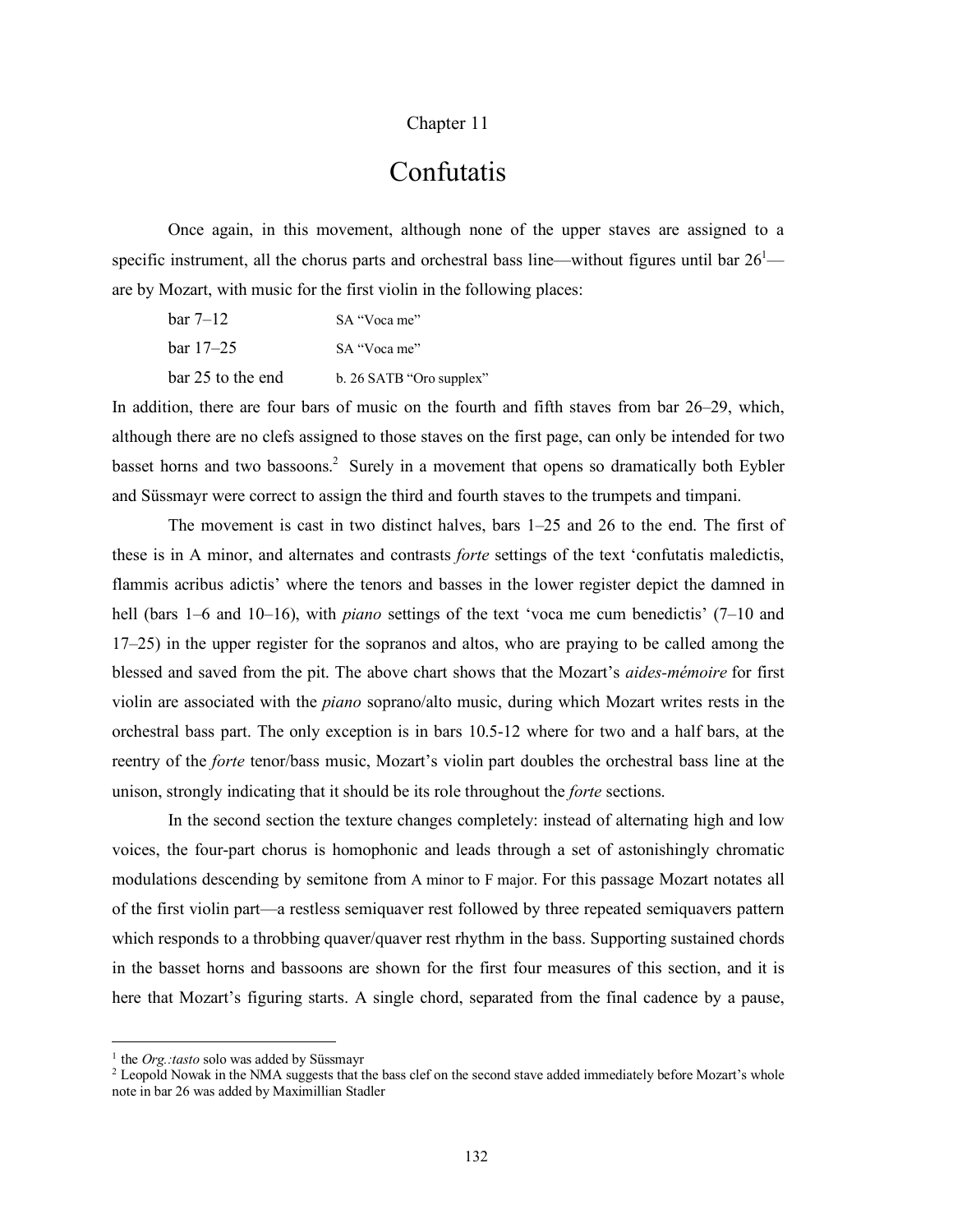sounding the second inversion of the dominant seventh of the key of the next movement (D minor) provides a suspenseful link to the *Lacrymosa*.

After the contrapuntal rigours of the *Recordare,* Eybler and Süssmayr must have turned to this relatively short movement with a sense of relief. The contrasts in the choral parts make the structure of the movement, and therefore the broad strokes of its orchestration, quite clear. Although Mozart did not give any indications of a dynamic for the opening, both the text and the mono-rhythmic two demisemiquaver–three semiquaver motif of the cellos and basses (repeated no fewer than nineteen times) strongly suggest an extremely vigorous interpretation to contrast with his instruction *sotto voce* above the sopranos and altos in bar 7, which indicates both a dynamic and an intensity level. As important as the notes Mozart wrote in the first violin inserts in bars 7–12 and 17–24 are the rests, indicating that the violas and continuo section—and therefore in all likelihood everyone else except the violins—shouldn't play, and both his music for the winds in bars 26–29 and his first violin part through to the end show how the rest of that passage should be orchestrated.

Easiest of course, are the strings, and Eybler and Süssmayr agreed that both violins and violas should play in unison with Mozart's basses for the *forte* sections, and that the second violins should double the firsts at 'voca me.' There are a few minor differences in the details, such as where the violas should drop down the octave, the voicing of the triple stops for the violins on the downbeat of bar 6, and whether the violas should play on the beat with the cellos and basses (Eybler) or with the violins (Süssmayr, though surprisingly down the octave at the same pitch as the cellos). It is not clear why Eybler's triple stop in bar 16 is voiced differently than in bar 6, and since the ensuing descending scale here falls to A instead of C, Süssmayr's violas must play an octave higher, at the same pitch as the violins. The voicing of the repeated semiquaver chords under Mozart's first violins in bars 25 to the end is virtually identical.

One would have thought that the trombones too would have been a fairly easy matter, and perhaps for Eybler they were, since he gave no indications of where they should play or sit out. It would seem to go without saying that the tenor and bass trombone should double their respective voice parts during their (presumably) *forte* outbursts describing the torment of the souls in hell. It would seem equally unquestionable that the alto trombone mustn't join the altos in the *sotto voce* passages. This was Süssmayr's point of view for the first section, but for some reason he treats the trombones completely differently during the second iteration of the text 'confutatis' in bars 10–16, where, instead of two parts doubling the voices, he introduces a three part texture for the trombones, the alto having a smoothed out version of the tenor part, and the tenor and basses fashioning lines partly from the voices and partly from the main beats of Mozart's bassi. There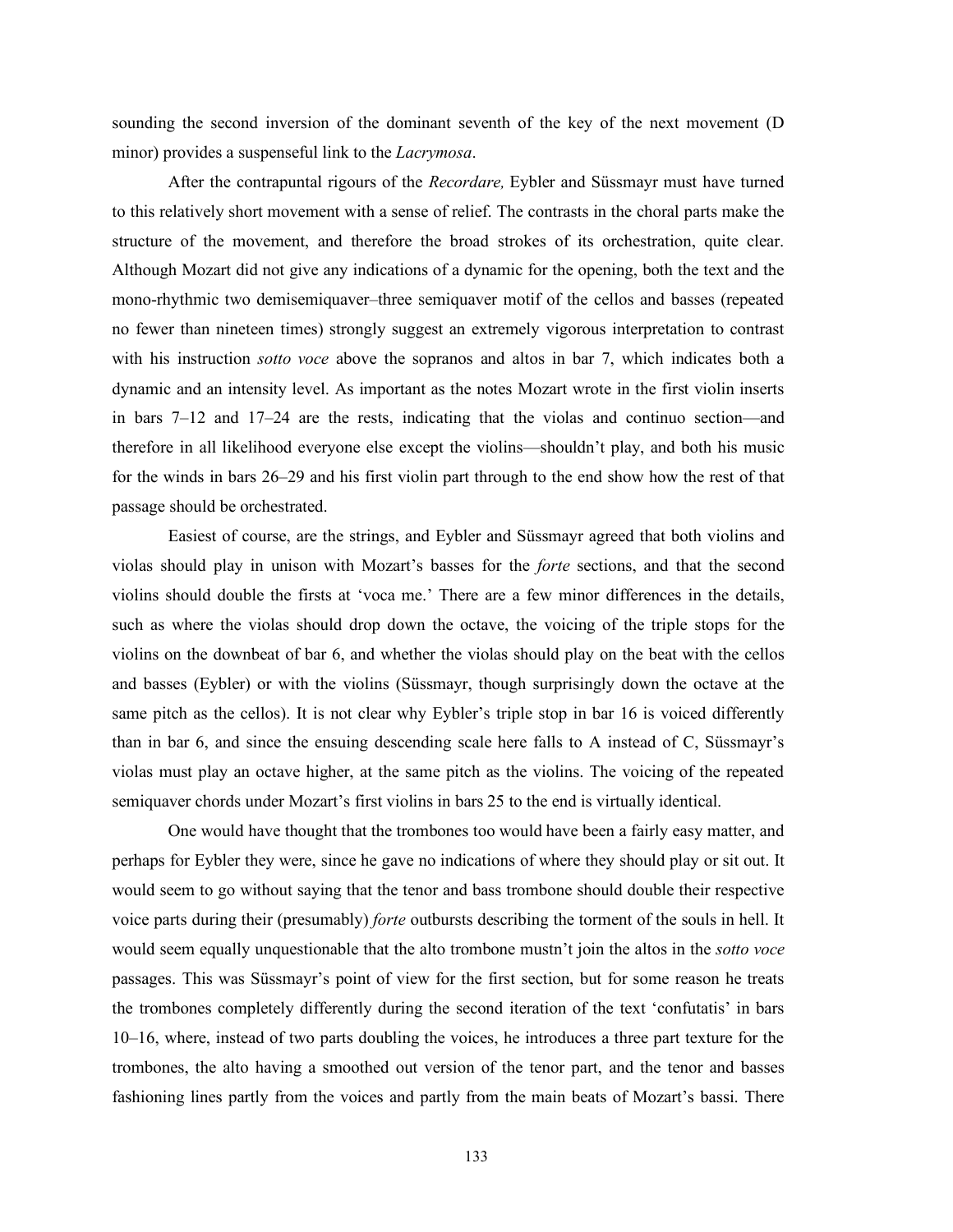are two problems here: the first is the confusion of roles, which, as we have seen, while it may be all too common in Süssmayr's Requiem completion, runs counter to Mozart's usual practice. The second, and probably worse, is that the slower moving trombone notes not only obscure the string writing and make the texture very thick<sup>3</sup>—note how the trombones have a different rhythm than the voice they are doubling (unless they double dot the crotchet)—but also spoil the difference in timbre between the voices and the strings, destroying Mozart's carefully balanced texture.<sup>4</sup>



It is rather like the overuse of the sustaining pedal on the piano during a passage whose lines need to remain clear. Whilst you could make the case that the trombones' 'otherworldly' connotations are appropriate to the text, and that they make a fine sound together in three-part harmony, this use of them in context of the rest of the music is deleterious. In any case, if he believed this was the best use of the trombones, why did Süssmayr not orchestrate the opening this way? Surely the opening was the better handled of the two passages and should be replicated here.

The inclusion of the trumpets and timpani is problematic in this movement, because, while the *(implied) forte* dynamic and subject matter would benefit from their presence, the key of A minor limits the participation of trumpets in D. The trumpets at least can use the upper *re*, but this is of course not available to the timpani, limited to  $D$  and  $A<sup>5</sup>$  Fortunately there are

<sup>&</sup>lt;sup>3</sup> perhaps the fact that Süssmayr added 'Org.: tasto solo' to the bassi shows that he too was worried about this?

<sup>&</sup>lt;sup>4</sup> Maunder's argument that 'At any event, independent trombones seem more probable than trumpets and drums in this movement' (Maunder, p. 166) does not hold water. Not only does he give no reason to explain why they seem 'more probable', while there is undoubtedly music for independent trombones in the works he cites (the C minor Mass K. 427, *Don Giovanni* and *Die Zauberflöte*), the musical contexts are quite different. It is also interesting to note that he uses the penultimate scene of *Giovanni* to support his trombone thesis, but ignores the same scene that shows how Mozart used trumpets and timpani in D in an A minor environment.

<sup>&</sup>lt;sup>5</sup> For this reason, like Maunder (see note 5 above), Beyer omits the trumpets and timpani altogether from this movement. While Mozart did naturally ask the timpani to re-tune in the relatively long gaps between numbers in his operas, and it could be argued that in the liturgical context there could be time for the player to do so here, it seems extremely unlikely that he would have asked them to do so in the Requiem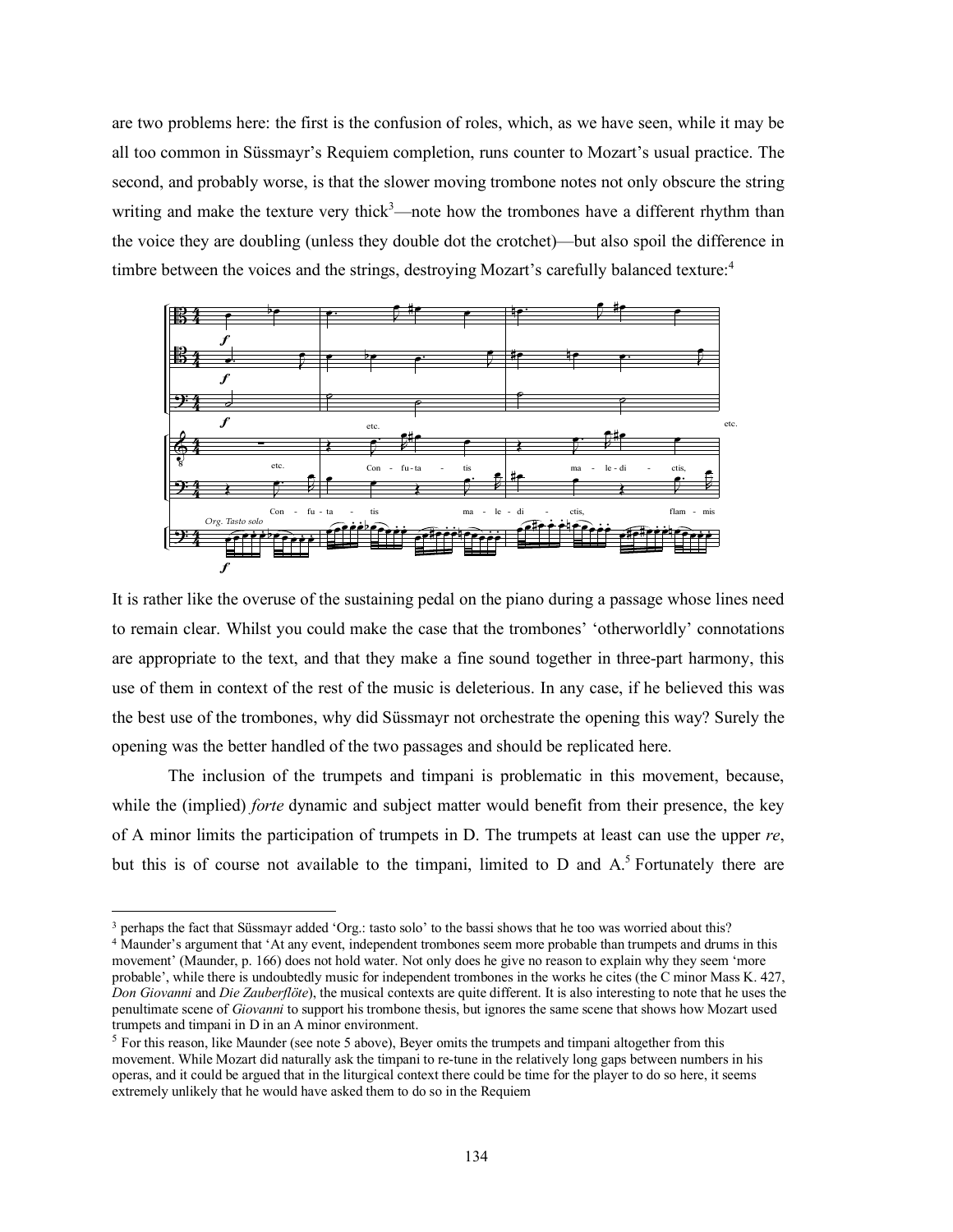passages in *Don Giovanni*—where the afterlife and the underworld are similarly being invoked which can serve as a model for how Mozart used trumpets and timpani in D in an A minor environment. In the penultimate scene, bars 42–44, as the Commendatore sings 'parlo, ascolta, più tempo non ho', and the music is moving towards an imperfect or half cadence in the dominant, the trumpets and timpani play a unison pedal tone A which the trumpets follow with a high *re* on the downbeat of bar 45 (at the cadence point) without the timpani, a situation exactly analogous to the cadence in bar 6 of the *Confutatis*.



Mozart had done the same thing in bar 73–76 of the overture, where the trumpets also hold the upper *re* at a cadence where the timpani can't follow.<sup>6</sup>



Both Eybler and Süssmayr seem justified then in including them in their orchestrations of bars 1–6. Süssmayr uses them for emphasis on the first and third beats, Eybler on the off-beat second and fourth, thus coinciding with the vocal entrances, but this runs the risk of pulling focus from the voices. Once again, Eybler doesn't seem to be fond of using the upper *re,* as his trumpets stop after bar four, in the middle of the phrase and before the cadence, which is a shame. Since the passage from bar 10–17 moves quickly through C minor—if only very briefly—where neither the trumpets or timpani have any place, the penultimate scene of *Don Giovanni* would

 <sup>6</sup> Other interesting uses of the trumpets and timpani in *Don Giovanni* occur in the overture: in bar <sup>60</sup> the trumpets have E, the root of the chord, while the timpani plays D, the  $7<sup>th</sup>$  of the chord; finally and most dramatically, in the diminished  $7<sup>th</sup>$  chord in bar 72 the trumpets play F sharp, the third of the chord, while the timpani plays A, an augmented fourth above the bass!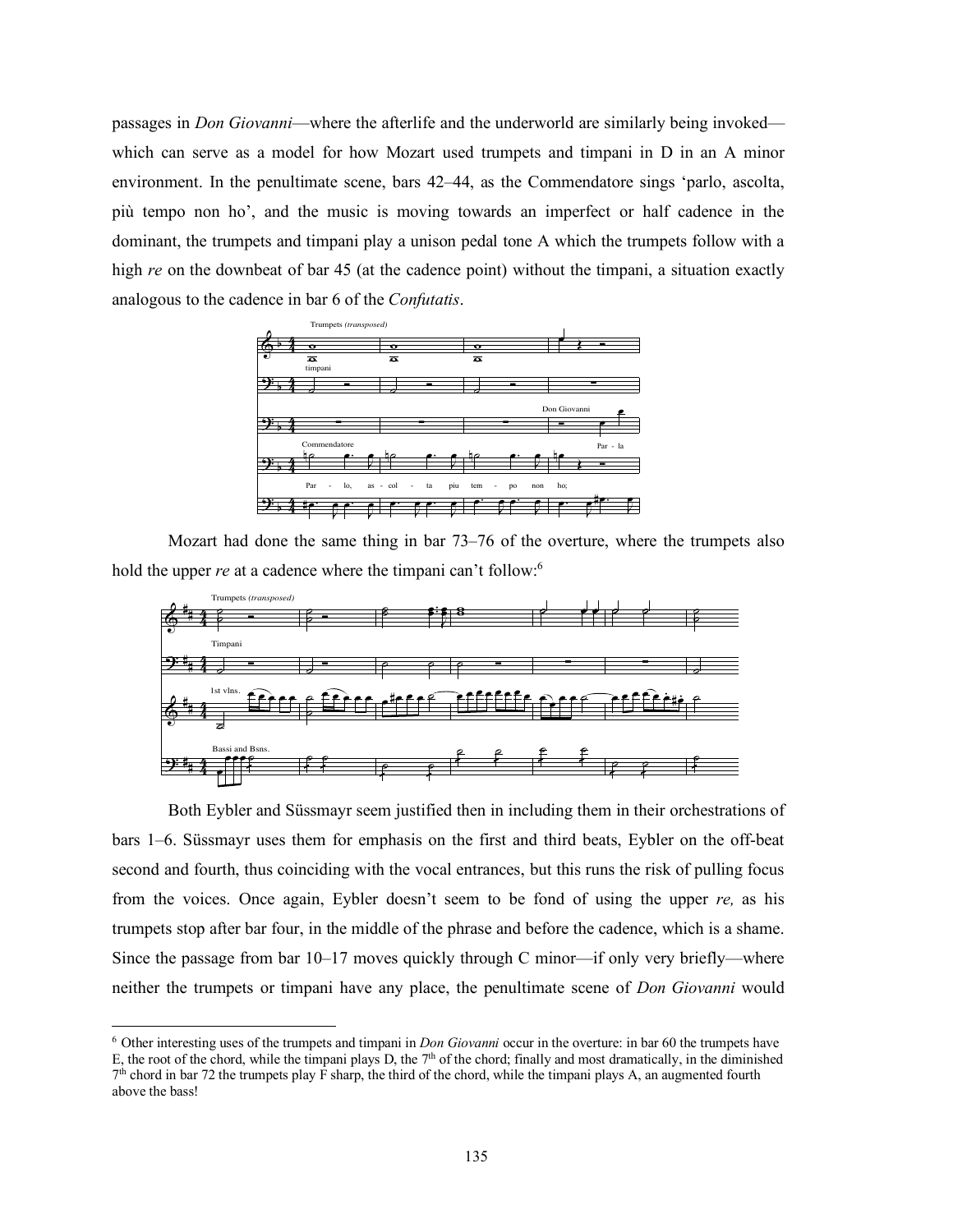also seem to suggest that, since they can't participate in the entire section or phrase, they should not included at all in the tenors' and basses' second utterance, because they have available notes for only some of the bars. Both men's versions have unconvincing gaps, and Eybler's version is now somewhat inconsistently on the beat and with an additional quaver-two semiquaver rhythm, which, whilst ingenious, seems too different from the first section. Once again he unaccountably avoids the available high *re* that which could have extended his phrase.

Since he added relatively little music for the winds to Mozart's autograph—even where they are clearly required, as in the previous movement—it is hard to assess Eybler's practice in wind writing. Normally very sensitive to timbre and balance, and usually discerning a little more clearly than Süssmayr just where Mozart's textures needed little, if any, enhancement, it must be said that Eybler did not distinguish himself in his wind writing in the *Confutatis.* From the very opening his winds form slow moving (semi-breve) sustained chords which have as smothering an effect on the texture as Süssmayr's trombones in bars 10–16. Since he doesn't write *tasto solo* for the organ—or perhaps more correctly, add it to Mozart's orchestral bassi part<sup>7</sup>—it might be assumed that he expected the organ to play chords too, which, depending on the registration used and the number of notes played, would result in a thick texture, draw the ear away from the vocal lines and, most importantly, rob Mozart's introduction of the four part wind chords in bar 26 of much of their dramatic impact. Süssmayr's thinner texture (without basset horns, the bassoons doubling the tenors and basses) seems better suited to the drama, allowing the primary focus to be the voices who are calling out as if in anticipation of being consigned to the fires of hell: 'flammis acribus addictis' ('doomed to the flames of woe'). This is reinforced by his direction for the organ to play *tasto solo.* Unfortunately, neither man saw the third option, which is for the bassoons to play *a2* with the orchestral basses, as they do in the present edition, which allows the timbre of the trombones—with all its symbolism—to be heard unadulterated by other instruments.

Neither Eybler or Süssmayr support the sopranos and altos in their 'voca me' sections, which seems correct given the *sotto voice* marking. <sup>8</sup> This just leaves the orchestration of the falling 'bridge' figure in bars 6 and 16, which Eybler leaves unadorned by the winds, writing only off-beat quavers in unison with the cellos and basses. By contrast, Süssmayr, who must surely have seen the similarity between this passage and bars 10–11 of *Der Hölle Rache,* adds winds to Mozart's falling string scale, using both bassoons and basset horns. While he is to be applauded

 $7$  Mozart did not actually designate this line in the autograph with any name at all, but the figures in bar 26 show that he intended the organ to participate

<sup>8</sup> Maunder's statement 'Since it appears that the basset horns should support the sopranos and altos in bars 7–10 and 17–25' is once again given without any supporting evidence and ignores Mozart's sotto voce marking (*ibid*)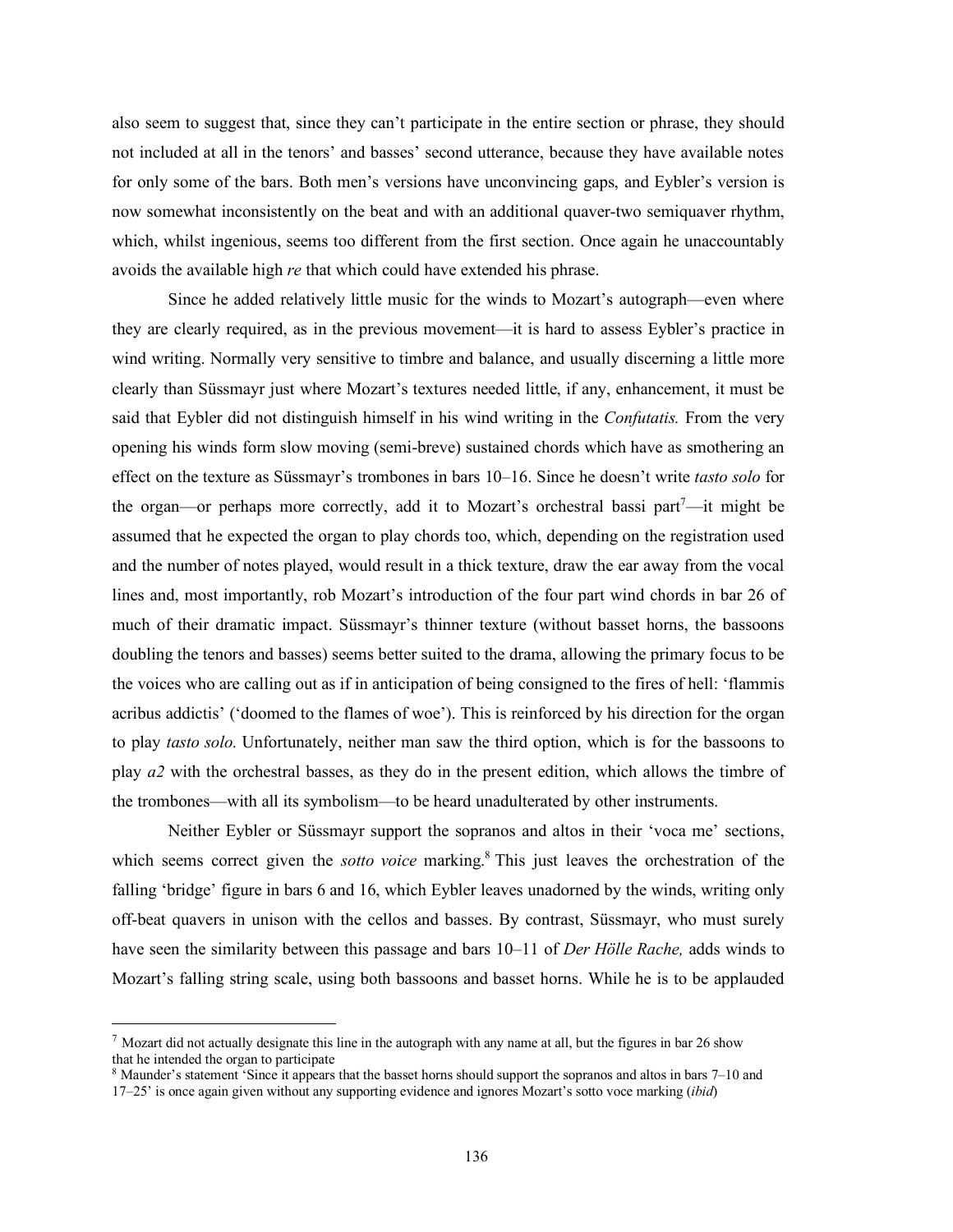for adding this obviously Mozartian touch, it is difficult to see the logic of having the first bassoon and second basset horn play identical notes in bars 6–7*.* A closer look at *Der Hölle rache* also shows that Mozart uses a two-part voicing in the winds (albeit in three octaves), so it would follow that Süssmayr's four parts in bar  $16-17$  is too thick.<sup>9</sup>



Comparison with *Der Hölle Rache* also shows that it is not necessary to double the string notes in the winds, which would therefore exclude Süssmayr's second bassoon as well in bars 6– 7, leaving just the basset horns playing. It is also interesting that in this same passage in the famous aria the winds are silent for three bars before their four-note linking motif:<sup>10</sup> if the basset horns were silent for the first five bars of the *Confutatis* the same situation would pertain, and their first entry would coincide very effectively with a new section of music in a completely contrasting mood, exactly the kind of orchestrational *coup de théâtre* one would expect in Mozart. Furthermore, the entry of the wind section as a complete unit in its own right would not occur until bar 26, exactly where Mozart has it.

Indeed, it is a mystery as to why Süssmayr added the winds in bar 25, a bar before Mozart's wonderfully evocative diminished seventh chord thereby completely undercutting its impact. It is equally surprising that he changed Mozart's second basset horn part in bar 28 that falls by step to the third of the chord on the downbeat of bar 29: Süssmayr made the minim B flat a semibreve and repeated it on the downbeat of bar 29 (i.e. he copied the alto part) thus leaving out the third of the chord. He compounded the error by changing Mozart's clearly indicated crotchet and rests in bar 29 to a semibreve lasting the whole bar: Mozart clearly intended the winds to end with the chorus, allowing the strings to continue alone.<sup>11</sup> Mozart's indication of *piano* on the downbeat of bar 25 would seem to imply that the trombones should not play during

 $9$  His first bassoon also produces a rising  $7<sup>th</sup>$  from bar 16–17

<sup>&</sup>lt;sup>10</sup> notice also how the winds play only in the rests of the voice part, which suggests that Süssmayr's on beat chords

for the trumpets and brass are better than Eybler's second and fourth beat notes which coincide with the vocal entries <sup>11</sup> presumably the organ is playing a chord here, making Süssmayr's wind redundant